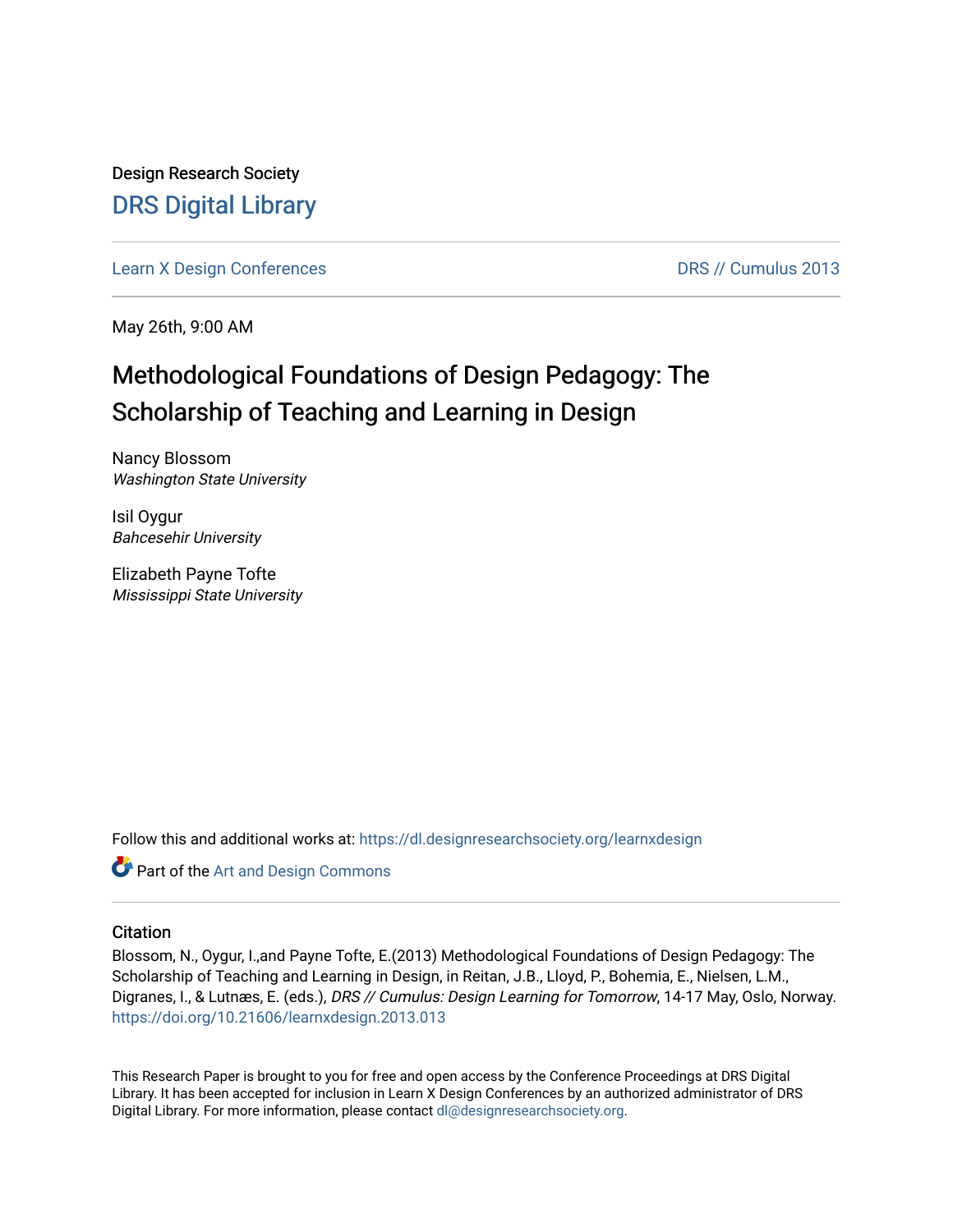DRS // CUMULUS 2013 2nd International Conference for Design Education Researchers Oslo, 14–17 May 2013



# **Methodological Foundations of Design Pedagogy: The Scholarship of Teaching and Learning in Design**

Nancy H. BLOSSOM<sup>a</sup>, Isil OYGUR<sup>\*b</sup> and Elizabeth PAYNE TOFTE<sup>c</sup> <sup>a</sup>Washington State University; <sup>b</sup>Bahcesehir University; <sup>c</sup>Mississippi State University

> *Abstract: Design as a discipline has been discussing its body of knowledge from different perspectives. An area that will bring new insights to such discussion is a better understanding of how the knowledge in teaching has been constructed and expanded. Using Maryellen Weimer's perspective and classification scheme on the scholarship of teaching and learning (SoTL), this study aims to descriptively analyze the disciplinary pedagogy in design. The content of 174 pedagogical articles published from 1999 to 2010 in three design journals were analyzed. Findings show that in design, experience-based and research-based approaches to SoTL have almost equal significance. The plurality in SoTL approaches suggests that the definition of credible and high-quality SoTL studies in design as a discipline is yet to be discovered.*

*Keywords: scholarship of teaching and learning, design education, design knowledge.* 

<sup>\*</sup> Corresponding author: Department of Industrial Product Design/Faculty of Architecture & Design | Bahcesehir University | Turkey | e-mail: isil\_oygur@wsu.edu

Copyright © 2013. Copyright in each paper on this conference proceedings is the property of the author(s). Permission is granted to reproduce copies of these works for purposes relevant to the above conference, provided that the author(s), source and copyright notice are included on each copy. For other uses, including extended quotation, please contact the author(s).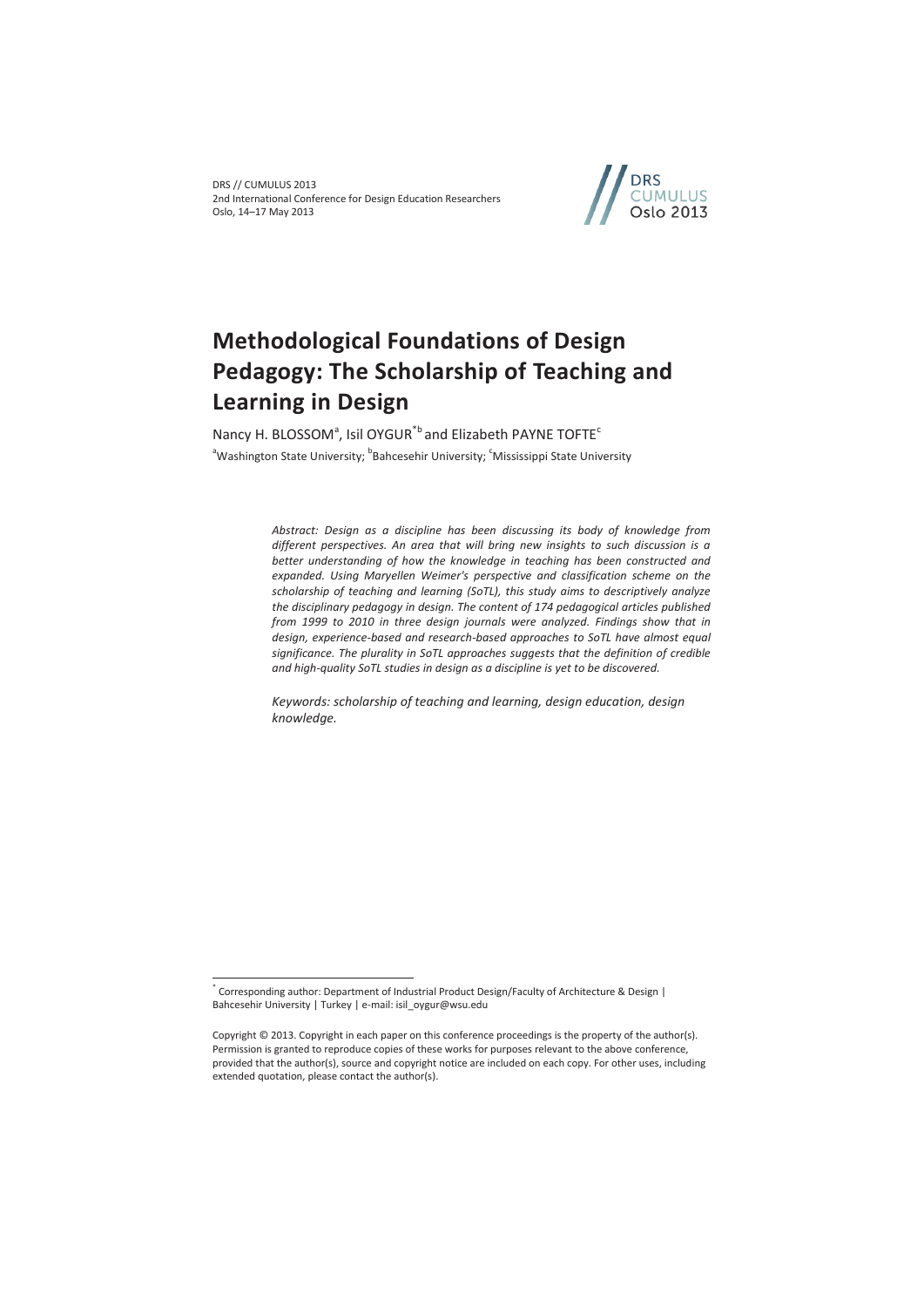# **Pedagogical Knowledge in Design**

Design scholars and practitioners have debated what design knowledge is and how it is generated or discovered for more than twenty years in efforts to codify design as a discipline (Carvalho, Dong, and Maton 2009; Friedman 2000; Love 2002; Poggenpohl 2009; Wang and Ilhan 2009). While some advocate practice-based knowledge development in design, others focus on scientific methods. This pluralistic approach to venues of design knowledge shows similarities to Boyer's (1997) theory of knowledge generation. According to Boyer (1997), within the context of American colleges and universities, knowledge development and exchange happens through four types of scholarship: scholarship of discovery, scholarship of integration, scholarship of application, and scholarship of teaching. This broad understanding of scholarship moves beyond an exclusive focus on traditional and narrowly defined *research* as the only legitimate avenue to new knowledge (Boyer 1997; Glassick, Huber, and Maeroff 1997). Boyer suggests that each type has unique characteristics that merit special analysis.

 All four of Boyer's scholarship types — discovery, integration, application, and teaching — are included in the discussions about design knowledge. However, scholarship of teaching is one of the least studied areas of collective knowledge construction in design as a discipline. According to Boyer, "… teaching, at its best, shapes both research and practice" (Boyer 1997, p. 16) and thus, the scholarship of teaching and learning is significant for understanding the knowledge base of design.

The purpose of this study is to explore *the methods used in the construction and advancement of pedagogical knowledge in design*. A content analysis of pedagogical articles published from 1999 to 2010 in three principle design journals: Design Studies (DS), Journal of Architectural Education (JAE), and Journal of Interior Design (JID) offers preliminary clues. In this analysis, the contextual framework was built upon current literature in the Scholarship of Teaching and Learning (SoTL) — particularly that of Weimer (2006) — as well as the editorial approaches of the three design journals. The analysis of SoTL specific to design not only informs the disciplinary pedagogy but it also explains how design as a discipline is structured within educational settings. In what follows, we first share a brief overview of the literature on design as a discipline and SoTL that informed this study. The description of method, contextual framework, and our database is followed by research findings. Finally, we address the implications of these findings for design pedagogy and design as a discipline to define the nature of knowledge construction in SoTL specific to design.

### *Learning from the scholarship of teaching and learning*

In the nearly twenty years that have passed since Boyer's (1997) initial report on higher education in the United States, the constructs of four scholarship types has been thoughtfully pursued, debated and expanded in most disciplines and forums of higher education. Scholars maintain that the construct of the scholarship of teaching was the least defined by Boyer and point out that it is not yet complete, clear or agreed upon (Braxton, Luckey, and Helland 2002; Huber and Hutchings 2005; Paulsen and Feldman 2006). Settling on or agreeing to a construct that integrates multiple perspectives of what Boyer called the archipelagos of academia may be impossible. Many believe that what constitutes scholarly teaching or scholarship of teaching is highly dependent on the characteristics of the disciplinary field of study (Healy 2000; Huber and Morreale 2002) and for the most part, any interest in scholarly work on teaching and learning has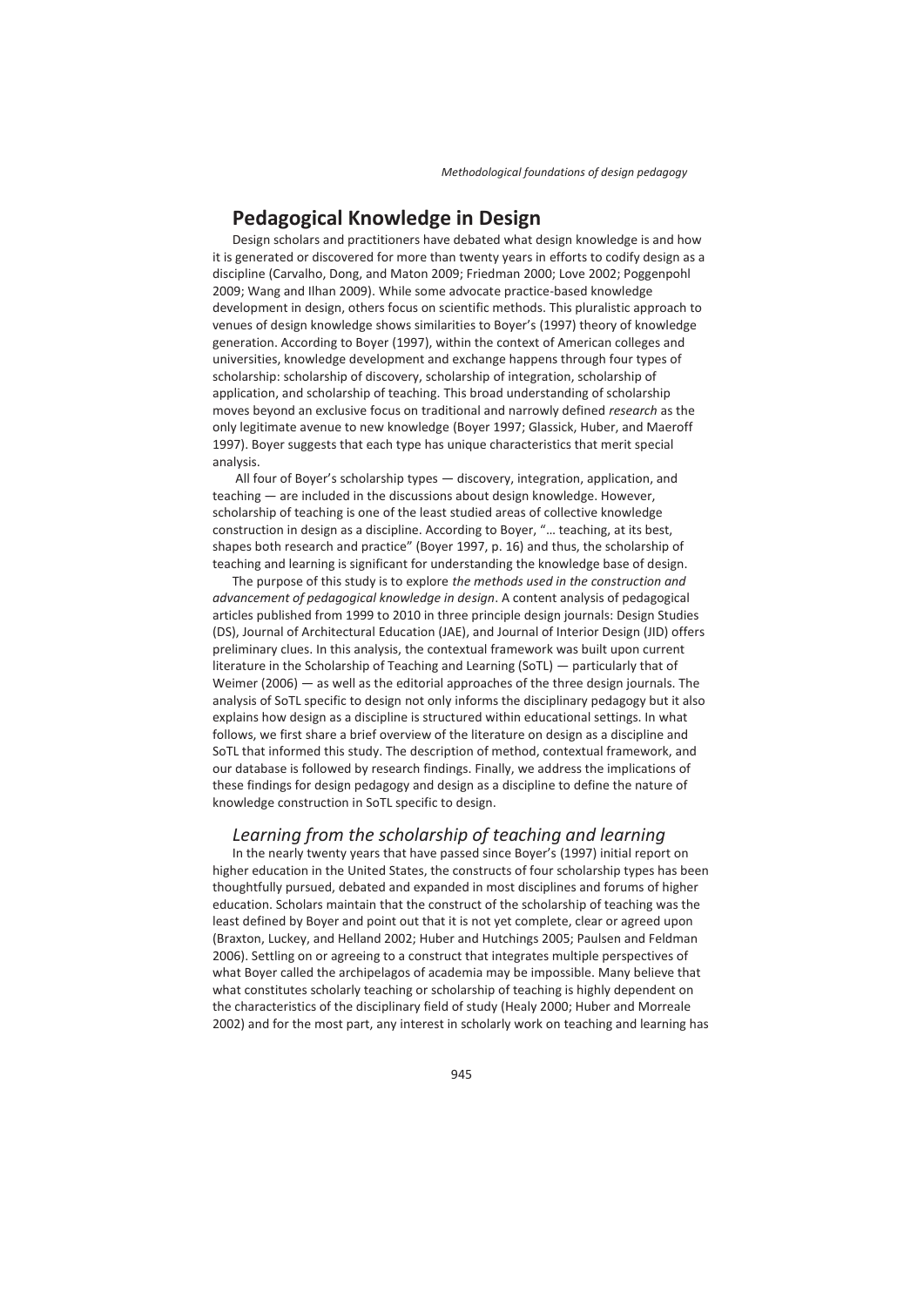been firmly tied in disciplinary focus. Others (e.g., Weimer 2006) challenge the idea of placing a disciplinary box around SoTL. There is much to be learned between disciplines about SoTL. Positioning SoTL only within a discipline narrows the potential audience; good work that transcends discipline specific considerations is not widely read and it follows that a good deal of time and effort is spent to discover basic method that has already been created or optimized by others (Weimer 2006).

Whether discipline specific or interdisciplinary, teaching as scholarship is about "…making a larger claim: that the scholarship of teaching and learning builds knowledge that others can use" (Huber and Hutchings 2005, p. 93). Publicly sharing the findings and rigorously reviewing the work is the responsibility of the academy. Others' use of the work for the further development of the subject, that is, knowledge generation, defines the roots of academic scholarship (Shulman 1999). It should be a priority of a discipline.

In *Enhancing Scholarly Work on Teaching and Learning*, Maryellen Weimer (2006) takes a comprehensive look at knowledge construction in pedagogical literature as it has been handled within and among diverse disciplines. Weimer posits that a number of key questions about the development of pedagogical literature can be explored by looking back at its history: Can such a survey inform us about the collective value of pedagogical scholarship in our disciplines? How have others approached it? Are some articles of higher quality than others? What are the gaps? Does this work shape the discipline and what does it tell us about how we move forward?

In her study, Weimer (2006) answers these questions from an interdisciplinary perspective. However, she also challenges others to undertake the retrospective analysis of disciplinary SoTL for the development of a pedagogical agenda to advance teaching. This is the impetus of this study.

In last thirty years, various design domains transformed from an occupation into a profession (Friedman 2000; Giard 1990). At the same time, codification of the body of knowledge that informs and guides these professions has resulted in a discipline that can be understood and studied on its own terms (Cross 2001). It is generally agreed that within this discipline, there are numerous design domains that are characterized by the act of creation through abductive reasoning (Blanco 1985; Cross 1990). While most scholars agree on the presence of this "creative act" as the core of design domains (Archer 1984; Wang and Ilhan 2009), other issues related to the construct of design as a discipline are still under debate; including the *knowledge* governing the discipline and its domains.<sup>1</sup>

Dinham (1989), Eastman, Newstetter, and McCracken (1999), Friedman (1997, 2000, 2003), Giard (1990), and Lee (2009) suggest that the difficulty in defining the knowledge base of design is rooted in educational traditions. Furthermore, compared to the fast-paced changes in the new century, design pedagogy does not keep up with the knowledge revolution (Eastman, Newstetter, and McCracken 1999; Friedman 2000). The education of new designers has long depended on trial and error or intuition rather than construction of a collective and shared knowledge of design pedagogy (Eastman, Newstetter, and McCracken 1999).

 $1$  In this paper, discipline is used as an umbrella term that covers multiple design domains (e.g. architecture, industrial design, or interior design).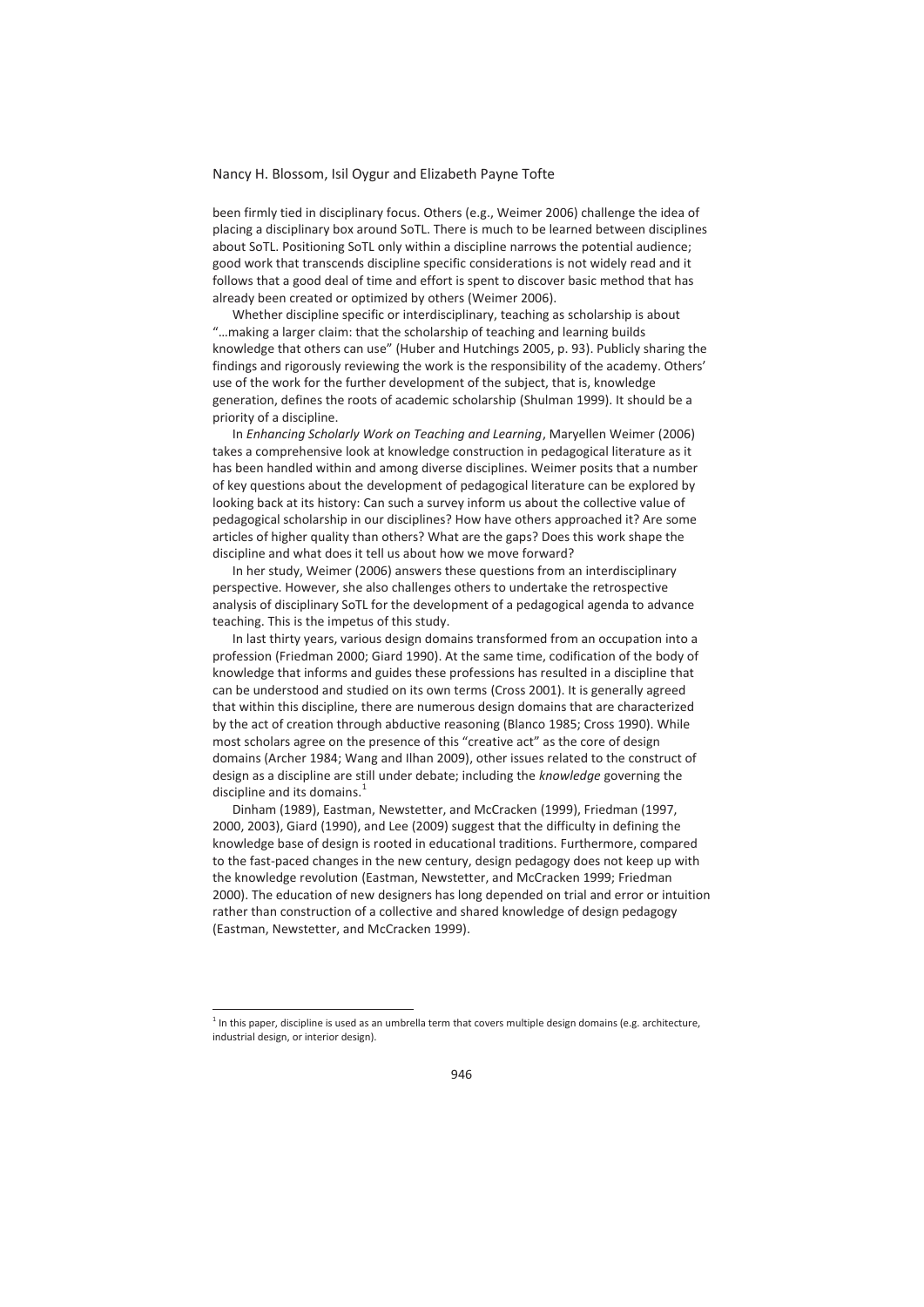# **Methodology**

Looking at the journal articles is a widespread way of studying the developments within a discipline (e.g., Buboltz, Deemer, and Hoffmann 2010; Eby et al. 2005). To approach our study, we took a similar approach and used content analysis to take a look back at pedagogical articles published in three principle design journals; Design Studies (DS), Journal of Architectural Education (JAE), and Journal of Interior Design (JID).

Our approach was built on Krippendorff's (2004) model where content analysis of text is undertaken within a contextual framework. The contextual framework serves as a lens through which the data is analyzed, constructed and research questions are explored.

## *Contextual framework*

Informed by Boyer's (1997) theory on the scholarship of teaching, the contextual framework for this research is built upon 1) Weimer's (2006) classification scheme for analyzing SOTL based studies, and 2) the editorial approaches of the three scholarly design journals reviewed in this study.

#### WEIMER'S TAXONOMY

 $\overline{a}$ 

Weimer (2006) is one of the first scholars<sup>2</sup> to make an extensive review of SoTL from a wide range of disciplines. Her aim was to understand the quality standards of SoTL studies based on the governing modes of knowledge construction. She reviewed articles, with pedagogical content, that were published in around a hundred disciplinebased and cross-disciplinary journals and magazines for two years (the only design journal included in her study was the Journal of Architectural Education). Her reading of SoTL literature led her to suggest a taxonomy of methodological approaches to pedagogical scholarship, those most often seen in the broad view. Weimer's proposition for disciplinary review of SOTL provides a model for a collective review of pedagogical scholarship (Jones 2008; Powell 2006; Terosky 2007) and she challenges scholars to analyze their disciplines with the same critical eye.

According to Weimer (2006), pedagogical studies can be grouped under two main categories, wisdom-of-practice scholarship and research scholarship, and a third least applied but growing category, promising possibilities. Under each category, there are several types that further define the characteristics of the work.

The wisdom-of-practice category is associated with *experience.* It is characterized by intuition, practicality, and trial and error. While "knowledge in action" as defined by Schön (1995) is central to this category, it is also different from good teaching or scholarly teaching. Wisdom-of-practice requires "systematic review and reflective analysis" in order for one's experience to "… be made explicit and beneficially shared with others" (Weimer 2006, p. 40). Based on the content of her sample, the wisdom-ofpractice category is subdivided into four types: personal accounts of change, recommended-practices reports, recommended-content reports, and personal narratives.

Different from the wisdom-of-practice, the research scholarship is defined by *objectivity* that is achieved through rigorous and systematic research protocols within

<sup>2</sup> Nelson (2003) made a similar analysis before but his review was not as broad as Weimer's and his taxonomy was not focused on knowledge construction.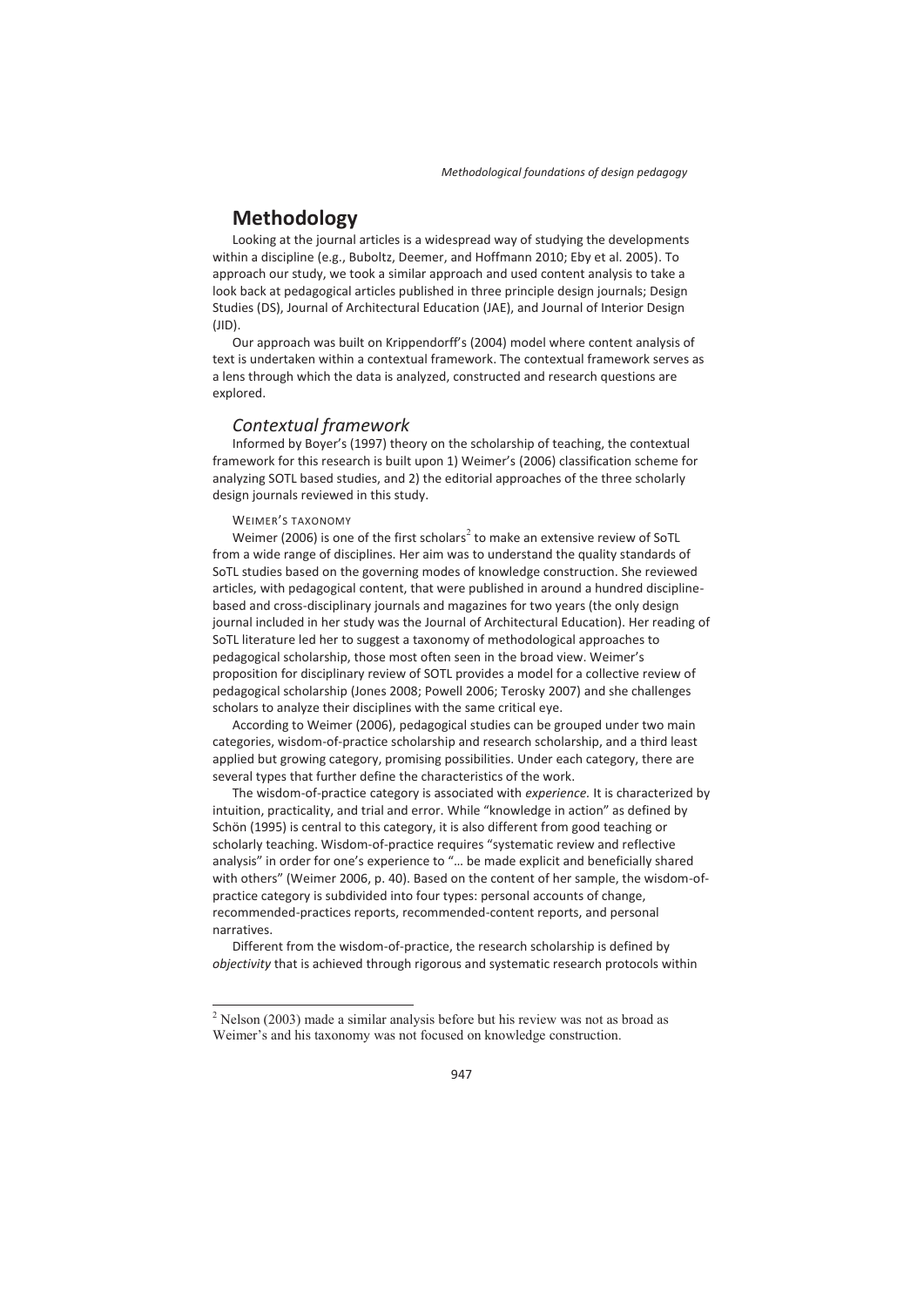the classroom*.* Here the researcher is the practitioner, the instructor. "… the empirical questions addressed are mostly pragmatic, applied, and often related directly to the instructional practice of the person asking the question" (Weimer 2006, p. 42). Based on the research method applied, there are three types of research scholarship: quantitative investigations, qualitative studies, and descriptive research.

The last category, promising possibilities, is a look into the future of SoTL based studies. While they are not widespread yet, Weimer observed an increased attention to this category that is defined by three types: hybrids (combining any of the previously reviewed types), innovative approaches (using a method that is creative), and unique formats (reporting the work in an uncommon form).

#### EDITORIAL APPROACHES

Generally, the dissemination of pedagogical scholarship is limited despite its potential value (Nelson 2003; Weimer 2006). In the fields of design, the dissemination narrows dramatically. As in many disciplines, there are few journals devoted solely to the literature of pedagogy. The available texts for this study were chosen as a convenience sample of well-known academic design journals published in English: *Design Studies* (DS), *Journal of Architectural Education* (JAE), and *Journal of Interior Design* (JID). Each of these journals targets a different disciplinary audience and scholarly approach. Therefore, the variety of work in these three journals is sufficient to frame initial questions on the state of design pedagogy.

*Design Studies* is the only journal among the three that has a true interdisciplinary approach. This journal includes the highest percentage of co-authored papers in our database.<sup>3</sup> DS welcomes studies from all around the world on every design domain including architecture, interior design, industrial design, engineering design, and systems design. The main focus of this journal is not design education or pedagogy; it is listed as one of the areas that they include: "The journal publishes new research and scholarship concerned with the process of designing, and in principles, procedures and techniques relevant to the practice and pedagogy of design" (DS 2012). DS is an important venue that informs the contemporary design research, practice and education.

The *Journal of Architectural Education* is the primary venue for research and commentary on architectural education. This journal is the oldest of the three and until very recently was published as a quarterly.<sup>4</sup> There is a wide variety in "type" of articles published in JAE. JAE welcomes articles on "Scholarship of Design, Design as Scholarship, Op Arch, Translations, Transactions, Interviews, and several form of review, from buildings + projects to books and symposia" (JAE 2012). Not all the articles published in this journal follow the conventional article format of DS and JID.

The *Journal of Interior Design*<sup>5</sup> was the first journal dedicated to issues related to the design of the interior environment from a scholarly perspective. Inquiry representing the entire spectrum of interior design theory, research, education, and practice is included in its contents. Interdisciplinary submissions are also encouraged from others interested in interior design.

 $365.4\%$  of studies in DS are co-authored, whereas the percentage in JAE is 37.9% and in JID is 48.6%.<br> $4 \text{ lb}$  the autumn of 2000, JAE transitioned to a binanual oublication.

 $<sup>4</sup>$  In the autumn of 2009, JAE transitioned to a biannual publication.</sup>

<sup>&</sup>lt;sup>5</sup> JID was previously published as Journal of Interior Design Education and Research.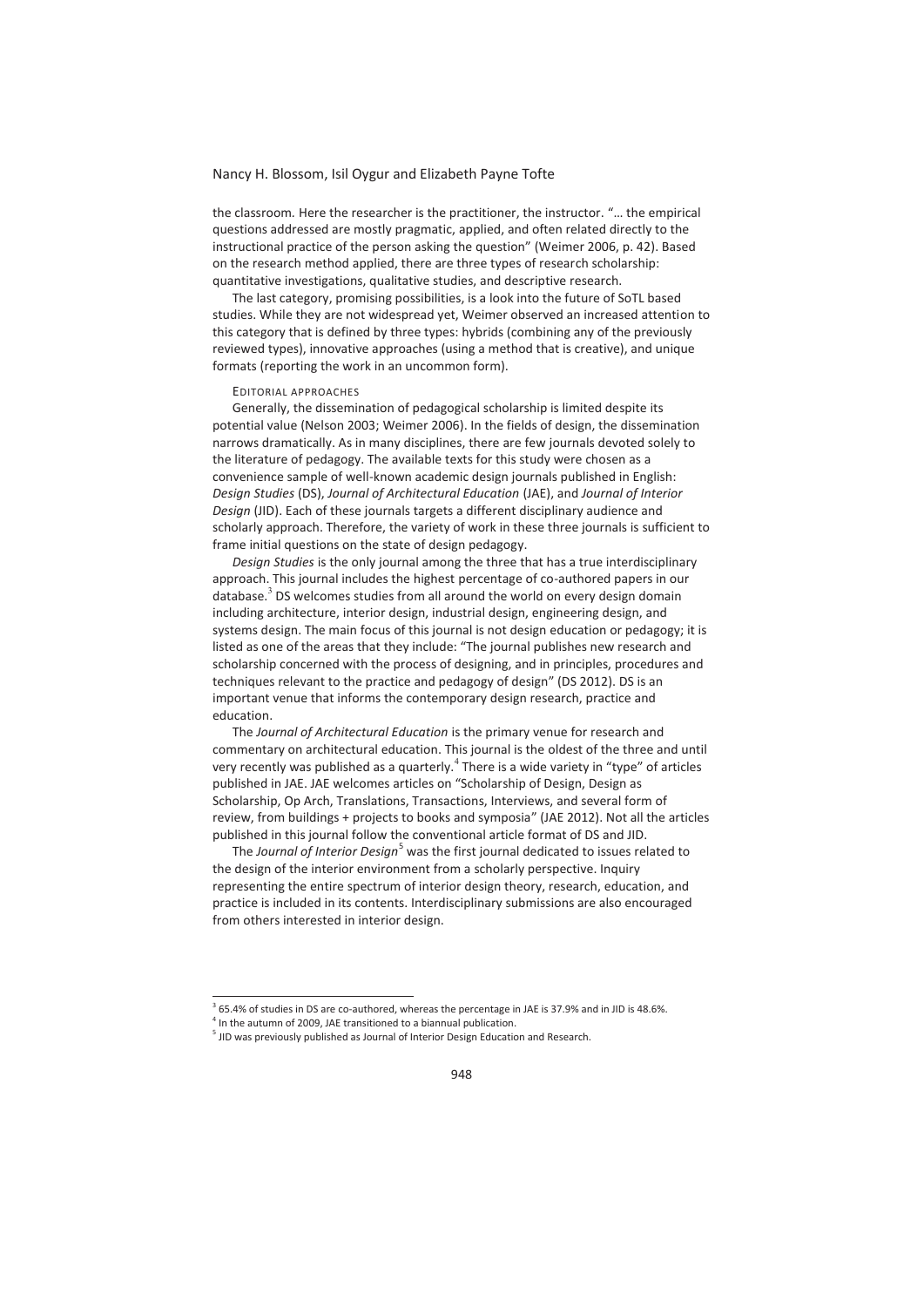### *Guiding research questions*

While our main aim is to discuss "how pedagogical knowledge is constructed in design as a discipline," in order to answer this question, our analysis draws inferences in response to three questions:

- what can the theoretical framework set forth by SoTL tell us about design?
- what approaches to SoTL are found in design?
- what can the pedagogical articles tell us about the discipline of design?

The intent is not to extend the theory of learning or pedagogy but rather to consider what an analysis of these writings can suggest or contribute to the discussion of disciplinary pedagogy and design as a discipline. There are two types of data analysis that inform this discussion. The first, descriptive statistics, adds to the context of the study. While Weimer's (2006) analysis is qualitative without numeric conclusions, in this study the results from frequency and percentage distributions offer insight into emerging patterns of SoTL approaches that are found in design. Second a closer qualitative look at types of scholarship and pedagogical delivery contributes to the question of collective value of pedagogical scholarship in design.

#### *Database*

The research sample (n=174 articles) was drawn from possible 936 articles published from 1999 to 2010 by the three journals. Only pedagogical articles within each journal were considered for analysis. These articles were identified through a search for keywords in the body of each article: educat\*, teach\*, learn\*, student, pedagog\*, university, class\* and course. An article had at least two of these keywords to meet the study criterion. Next all the articles were read in entirety to determine if their subject actually related to SoTL or not. The research team discussed perplexing articles in order to develop a consensus. The team was very inclusive in terms of the definition of SoTL. The main subject of the article is either on instructor's teaching or student's learning to be included in the database. Articles that meet keyword criteria but deal with tangential subjects, such as design education at K-12 level or current professional practices, were excluded from the sample. For instance, an article by Carvalho, Dong, and Maton (2009) included five of the searched keywords. The authors drew some conclusions that are applicable in design classrooms, for instance, "design pedagogy should allow students to reconfigure existing traditions and practices which take account of and build upon their profession's knowledge base whilst at the same time integrating their own positions" (Carvalho, Dong, and Maton 2009, p. 501). A closer reading of the article revealed that while there are limited pedagogical recommendations they do not contribute to the intent of the article. Therefore it was excluded from the database.

A codebook and code-sheet were developed prior to the in-depth coding of each article. A sample year — prior to 1999 — from each journal was selected and coded as a pilot study to test the validity of the codebook and to make the necessary changes in the coding scheme. As the analysis progressed Weimer's (2006) categories were refined to reflect the evidence emerging in the sample data. This customized Weimer's classification scheme to the disciplinary focus of the sample. There were three main changes to Weimer's taxonomy (Table 1). Because of the limited number of recommended-contents reports, we merged this type with recommended-practices reports and renamed it as *recommended instruction reports.* Within design literature, descriptive studies were limited; most of the time, the descriptions were supported by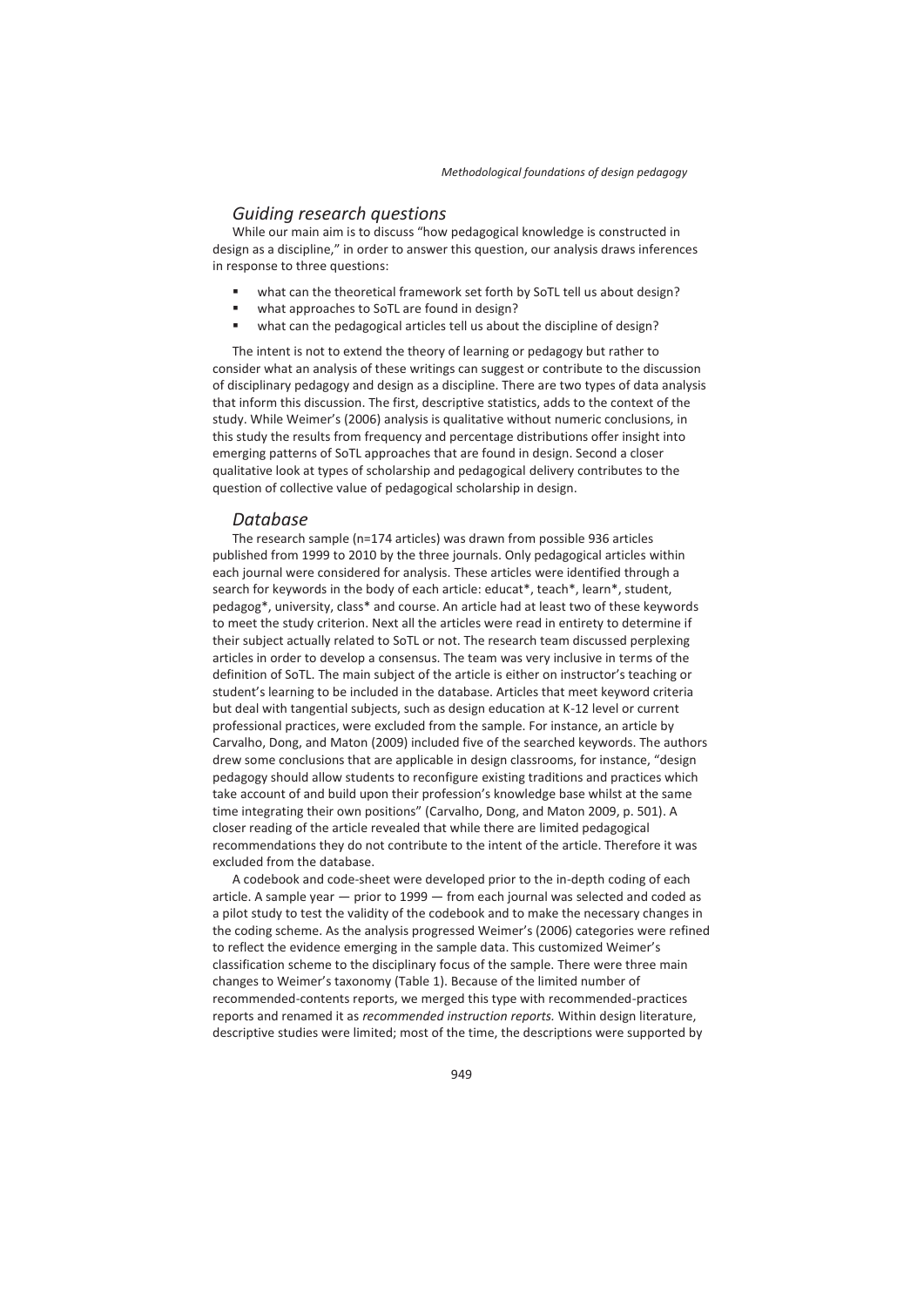other analysis methods. Therefore, we eliminated the descriptive studies type from the research scholarship category. Lastly, as the analysis progressed, we realized that the promising possibilities category is a main category in design. In this category, the studies are limited to mixed methods studies that Weimer (2006) calls hybrids. To reflect this character of pedagogical studies in design, the promising possibilities category was relabeled as *integrated approaches*. This category includes articles either blending the wisdom-of-practice scholarship and research scholarship or using both quantitative investigations and qualitative studies within a single study.

| Categories               | <b>Types</b>                              | Definitions                                                                                                                                |
|--------------------------|-------------------------------------------|--------------------------------------------------------------------------------------------------------------------------------------------|
| Wisdom-of-<br>practice   | <b>Personal Accounts</b><br>of Change     | Faculty reports their experience about a change in<br>teaching, program, curriculum or policy.                                             |
|                          | Recommended<br><b>Instruction Reports</b> | Faculty gives advice on instruction or pedagogical<br>content.                                                                             |
|                          | Personal Narrative                        | Faculty shares ideas, thoughts, experience related to<br>teaching and/or learning.                                                         |
| Research                 | Quantitative<br>Investigations            | Articles that report research involving quantitative<br>methods and/or statistical analysis.                                               |
| scholarship              | <b>Qualitative Studies</b>                | Articles that share results from a qualitative study.                                                                                      |
| Integrated<br>Approaches | Hybrid                                    | Articles that either combine wisdom-of-practice and<br>research scholarship categories or use mixed methods<br>as their research approach. |

*Table 1. The classification of pedagogical articles in design for this study.* 

The final code-sheet includes 11 variables, as reported in the findings section. Each article was coded twice, each time by a different coder. Disagreements between the coders were reviewed by a third person and discussed as a team.

#### *Limitations*

The current study is limited related to the sample size and the content of the database. Three journals yielding 174 articles are insufficient to holistically frame the SoTL specific to design. The current research needs to be understood as a preliminary study. The goal was to explore the potential of such studies. In order to frame a more precise picture of the field, further studies investigating a wider range of scholarly design journals is necessary.

Journals were viewed as data resources and not as design domains. However, as each editorial perspective represents a specific domain of design, the findings must not be misinterpreted as representing these domains. Different journals from the same domain might have different editorial approaches. Looking at one journal is not enough to understand that domain fully. Therefore, we only claim to make inferences about the journals included in our study.

Further, all three journals and all design domains are not equally represented in this study. The number of articles published each year in each journal is not equal. Two of the several design domains, architecture and interior design, include a larger proportion in our database. In order to address this limitation, we calculated weighted percentages whenever necessary in our descriptive statistics.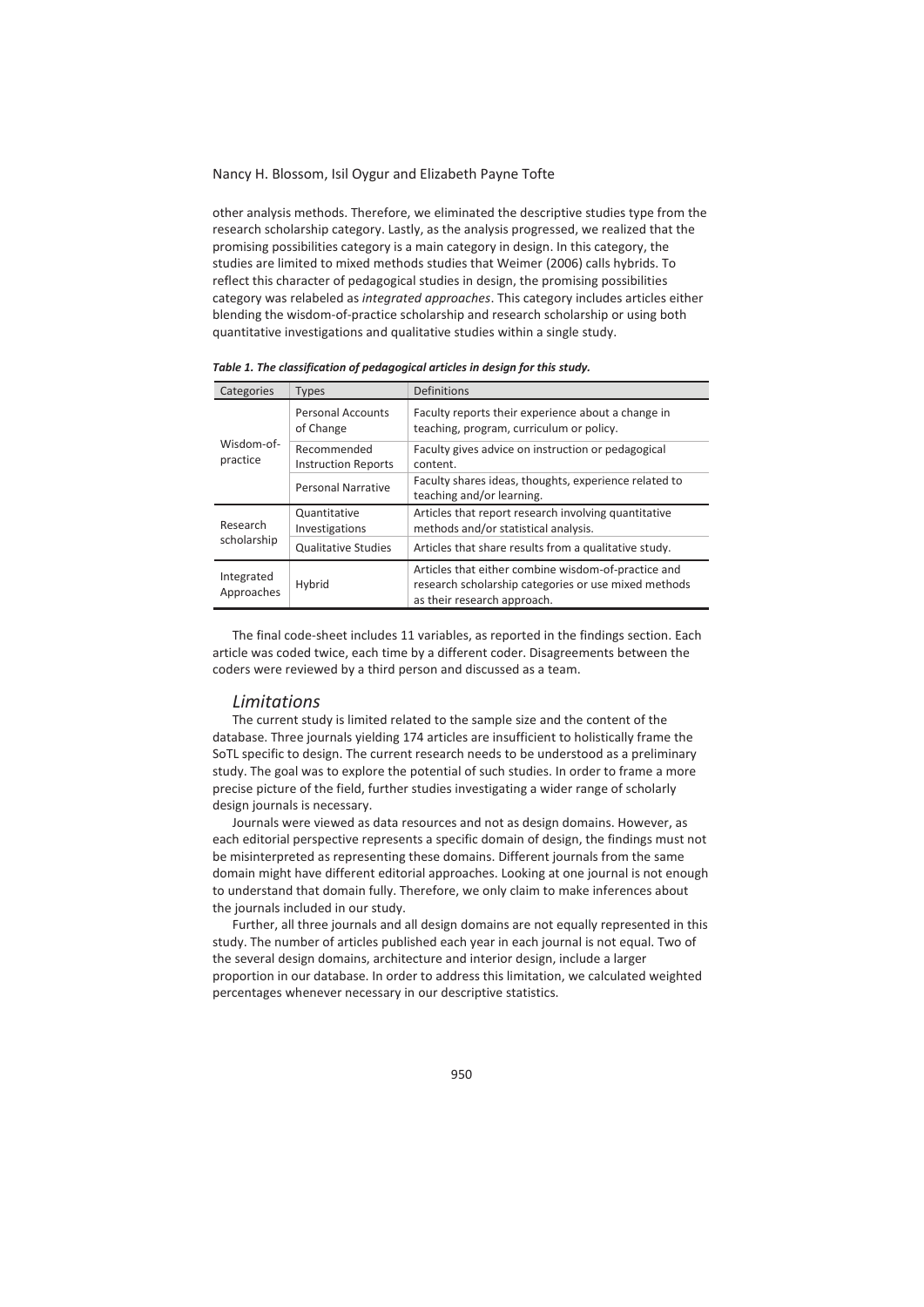# **Findings**

In order to analyze the collective value of pedagogical scholarship in design, the distribution of pedagogical articles among the journals is important. The numbers of pedagogical articles representing each journal in our database are consistent with the total number of articles published by the same journal (Table 2). More articles were published in JAE than the other two journals. Consequently, articles from JAE constitute the largest portion, 50% of the database. Articles from DS are 30% and articles from JID are 20% of the database. JID allocates more space for pedagogical articles (29% of the articles published are pedagogical) compared to the other two journals.

| Journal    | Number of Pedagogical<br>Articles (1999-2010) | <b>Total Number of Articles</b><br>Reviewed (1999-2010) | Percentage of Pedagogical<br>Articles (1999-2010) |
|------------|-----------------------------------------------|---------------------------------------------------------|---------------------------------------------------|
| DS         | 52                                            | 362                                                     | 14%                                               |
| JAE        | 87                                            | 454                                                     | 19%                                               |
| <b>JID</b> | 35                                            | 120                                                     | 29%                                               |
|            | 174                                           | 936                                                     | 19%                                               |

#### *Table 2. Distribution of articles by journals.*

The distribution of the articles on pedagogy published by the three journals as a whole does not significantly change within the time frame of the study. The trend line defines only a very slight increase from 1999 to 2010 in the total amount of pedagogical articles published (Figure 1). The largest number of pedagogical articles was published in year 2006, followed by a sharp decrease in 2008. There are not any overlapping trends between the changes in the number of pedagogical articles published by three journals. While the number of articles in DS and JID showed a very slight decrease, the number of articles from JAE has a slight increase within the past 12 years.



*Figure 1. Trend line showing the change over time in the number of pedagogical articles published.* 

Grouping the articles into scholarship categories is helpful to look closely at the approach design scholars have taken in SoTL (Table 3). Nearly half of the articles reviewed (n=95) were devoted to wisdom-of-practice. This category was followed by research scholarship (34%) and integrated approaches (18%). The most subscribed type of scholarship within this sample of design literature is qualitative studies (n=38, 23%).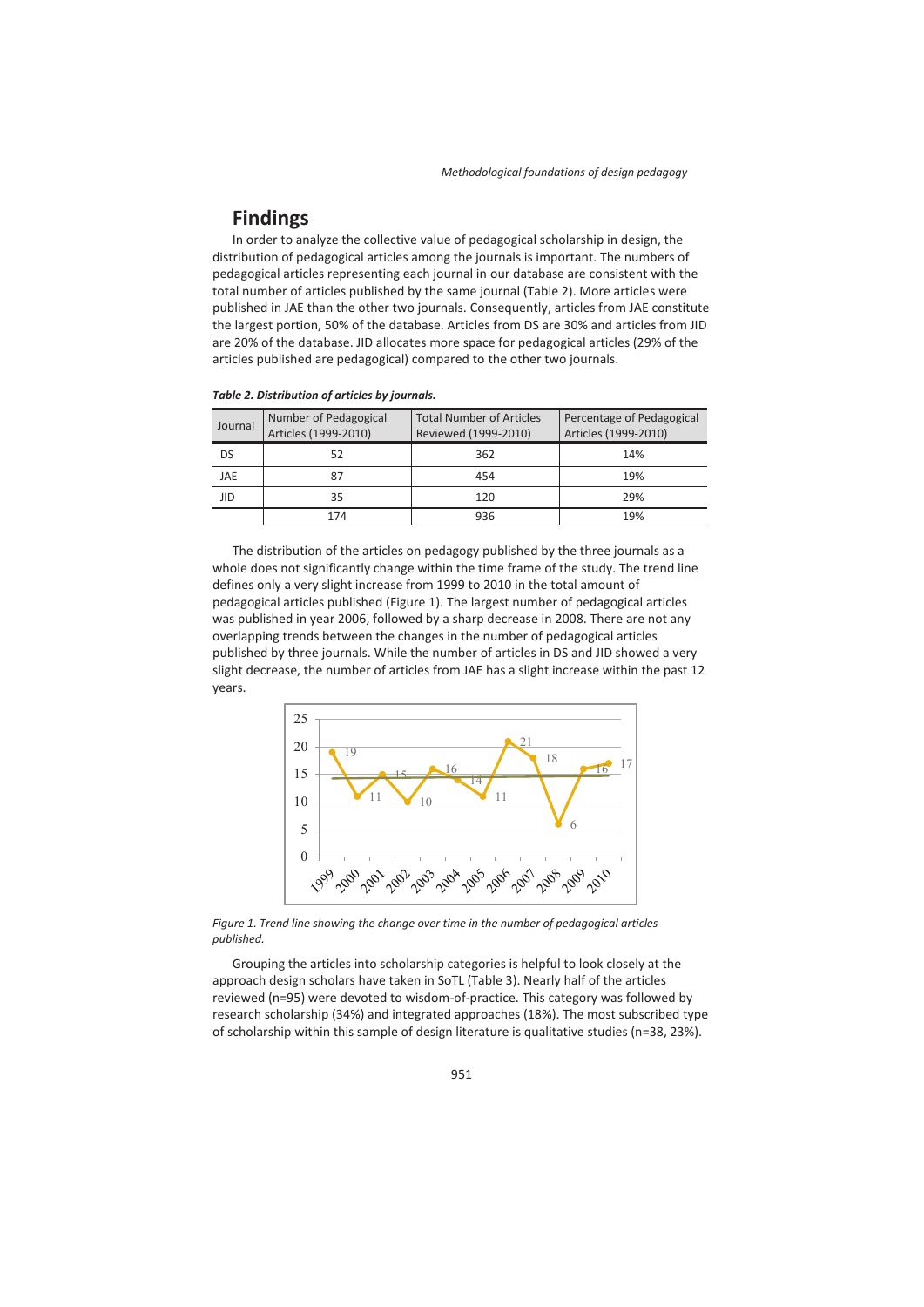| Scholarship<br>Category  | Type of Scholarship Frequency Percentage  |    | Weighted<br>(based on journals) |    | Weighted<br><b>Frequency Percentage</b><br>(based on journals) |  |
|--------------------------|-------------------------------------------|----|---------------------------------|----|----------------------------------------------------------------|--|
| Wisdom-of-<br>Practice   | <b>Personal Accounts</b><br>of Change     | 49 | 22%                             |    | 48%                                                            |  |
|                          | Recommended<br><b>Instruction Reports</b> | 33 | 19%                             | 95 |                                                                |  |
|                          | Personal Narratives                       | 13 | 7%                              |    |                                                                |  |
| Research<br>Scholarship  | Quantitative<br>Investigations            | 16 | 11%                             | 54 | 34%                                                            |  |
|                          | <b>Qualitative Studies</b>                | 38 | 23%                             |    |                                                                |  |
| Integrated<br>Approaches | Hybrid                                    | 25 | 18%                             | 25 | 18%                                                            |  |

*Table 3. Distribution of articles by the scholarship category and type.* 

One of the most informative results from the database came out of the distribution of the scholarship category and type by journal (Figure 2). In DS, research scholarship constituted the largest proportion (n=31, 59%) of articles. In JAE and JID, research scholarship is replaced by wisdom-of-practice. Eighty percent (n=70) of the articles in JAE and 49% (n=17) articles in JID are from wisdom-of-practice scholarship category.



*Figure 2. Distribution of scholarship categories and types by journal (outer rim represents scholarship categories, inner circles stand for types of scholarships).* 

The pie charts representing the types of scholarships in Figure 2 show a different character for each journal. In DS, qualitative studies has the largest proportion (n=20, 38%), whereas for JAE, articles based on personal accounts of change constitute 48% (n=42) of the total. The distribution of the type of scholarship for articles from JID has a more even character compared to DS and JAE. Recommended instruction reports ranked the most in JID with 29% (n=10).

At the next level of analysis, it is possible to draw inferences about the context of SoTL in design literature. Articles dealing with pedagogical issues in the studio represent the largest distribution (n=134, 74%) when the sample is analyzed by class type<sup>6</sup> (Table 4). 17% (n=26) of the articles do not focus on any specific class type. These

 $^6$  Articles that involved any type of skill-based application were coded with the studio value.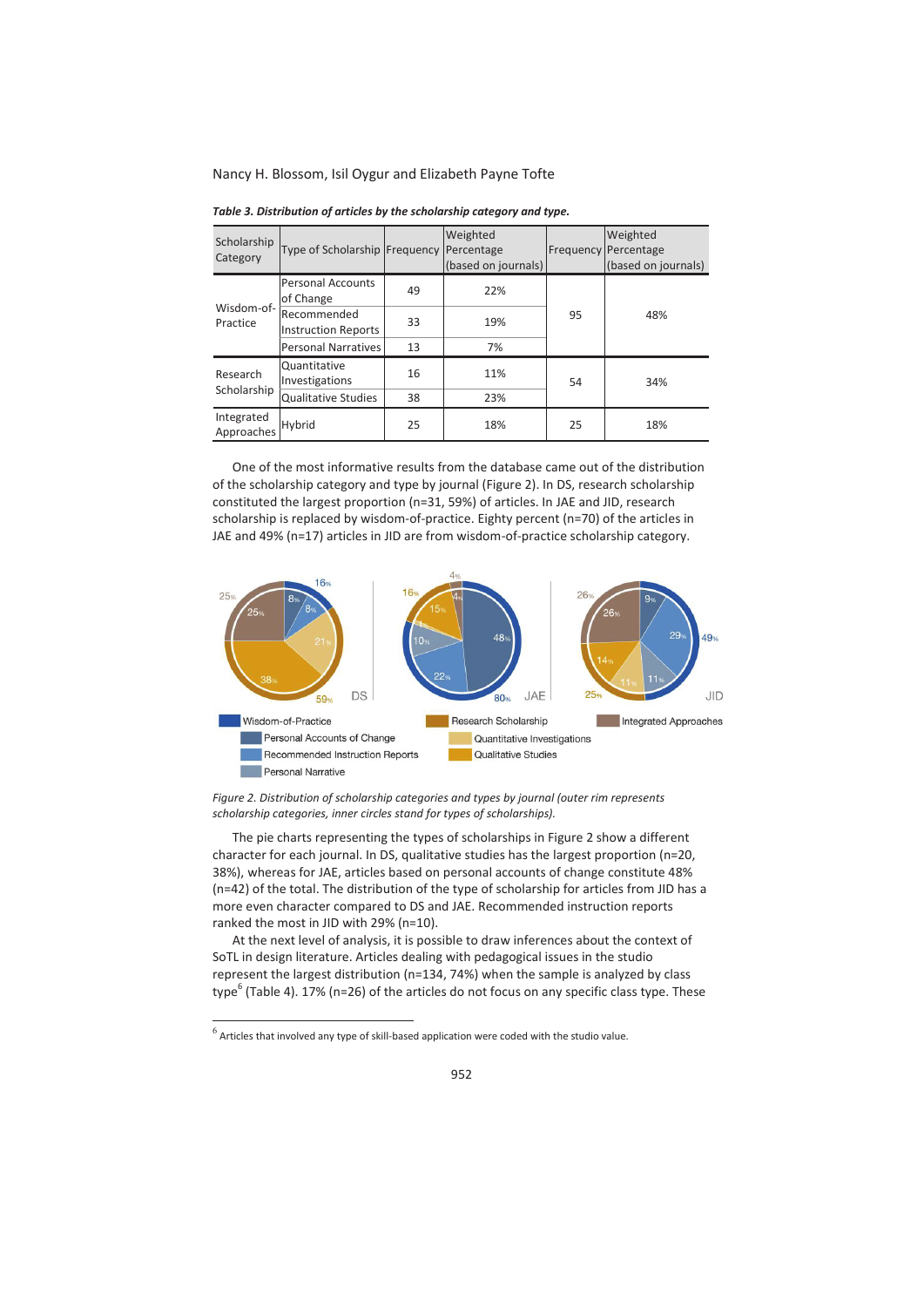articles discuss or narrate a general pedagogical issue. For example, Watson, Guerin, and Ginthner (2003) explain the importance of staying current on design practices for interior design educators. Design educators need to have a relationship with firms and practitioners in order to be informed about contemporary design practice. Watson, Guerin, and Ginthner's (2003) research enabled them to develop a handbook including information on how to research and analyze practitioners design process for design educators. While this article shares valuable information on how to develop curriculum in interior design, it does not focus on any specific class type or level.<sup>7</sup>

| Class Type | Percentage<br>Frequency |     | <b>Weighted Percentage</b><br>(based on journal) |
|------------|-------------------------|-----|--------------------------------------------------|
| Studio     | 134                     | 77% | 74%                                              |
| Theory     | 14                      | 8%  | 9%                                               |
| General    | 26                      | 15% | 17%                                              |

*Table 4. Distribution of articles by class type.* 

 $\overline{a}$ 

In terms of articles' topics, 55% of the articles are SoTL specific; meaning, their main goal is to share either experience or research results on teaching or student learning. The rest of the articles (45%) do not seek pedagogical advancement as their main objective. Instead, these articles share findings about research with educational conclusions that have the potential to inform design pedagogy. Casakin and Goldschmidt's (1999) research on the impact of visual analogy on design process and Guerin and Thompson's (2004) critique about the interior design education are examples for the second group of SoTL based studies.

The content of articles show variety. Some scholars focus on a project, course, or an educational program and narrate their experience. In some cases, this narration is limited to the class schedule, description or the presentation of the course outcomes, e.g. student projects. In others, the experience is presented together with research conducted on the same subject within the classroom or studio. However, not all pedagogical studies in design occur in the classroom or studio. Scholars conduct studies on teaching and learning outside the classroom using methods such as protocol studies and surveys. These studies are conducted with or without students. There are also narrations of thoughts without any references to specific courses. There are studies reporting a non-pedagogical research conducted in a classroom or studio. Because of its context and research subjects, these studies include discussions and conclusions on design pedagogy.

The articles also vary in terms of the number of citations that are included in their bibliographies. The range is 0-74. Table 5 lists the average number of citations by journal and scholarship category/type. 174 articles included an average of 19 citations. While the average number of citations in the articles from DS and JID exceeds 19, the average number of citations in the articles from JAE is below the average. Boyer's (1997) study on American higher education was cited in three articles. Another study

 $^7$  In addition to class type, the research team also coded level of delivery. Fifty-five percent (n=85) of the articles were involved with pedagogical issues at the undergraduate level. Forty-nine articles (25%) do not specify the level of delivery that the authors addressed. Eleven percent of articles (n=21) report an educational environment in which undergraduate and graduate students attended the same studio/course.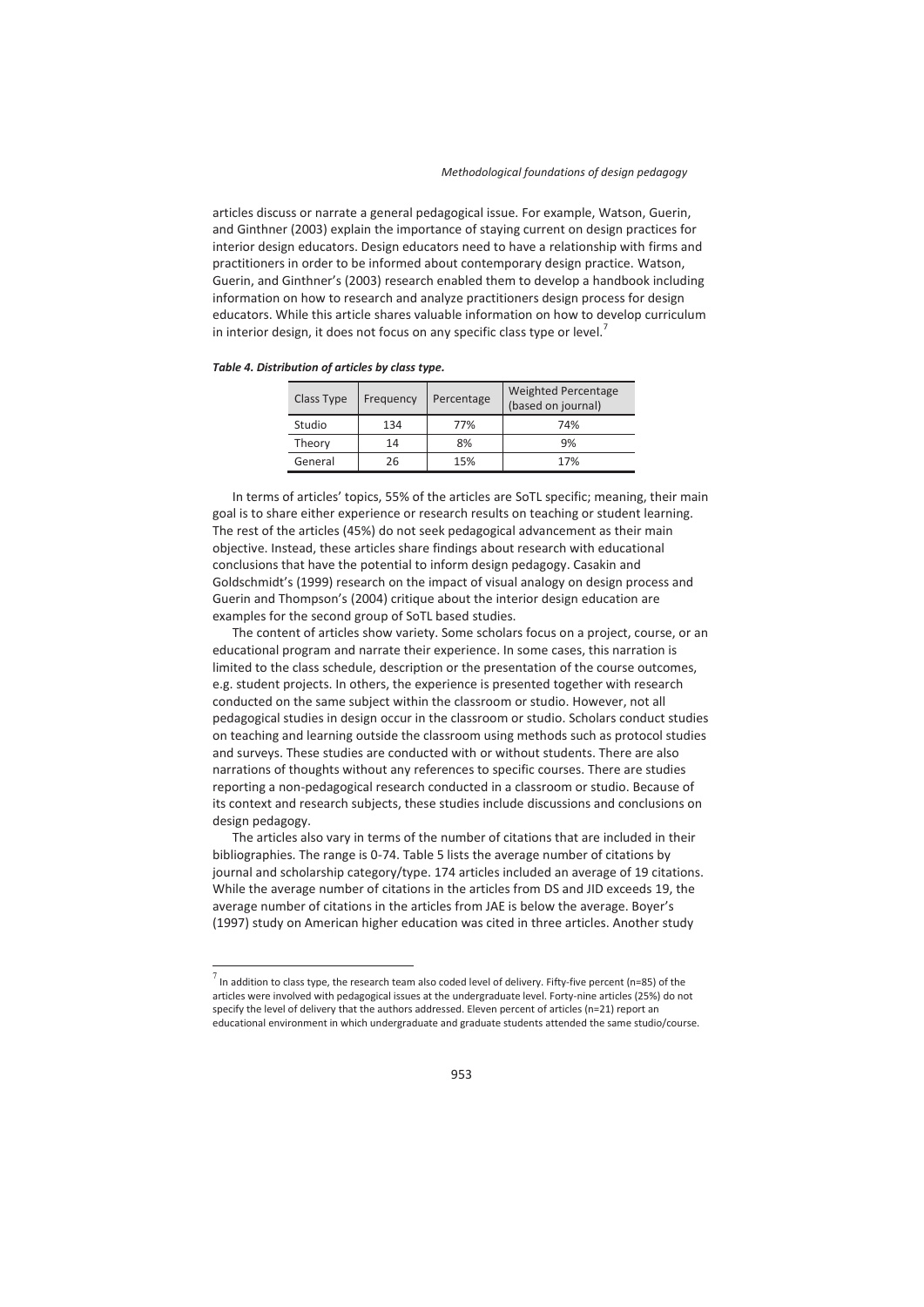from Boyer and Mitgang (1996) that analyzes architectural education was referred 12 times.

| <b>Scholarship Category</b>     | Type of Scholarship                       |    | <b>JAE</b> | <b>JID</b> |    | Total |  |
|---------------------------------|-------------------------------------------|----|------------|------------|----|-------|--|
|                                 | Personal Accounts of<br>Change            | 21 | 6          | 29         | 9  |       |  |
| Wisdom-of-Practice              | Recommended<br><b>Instruction Reports</b> | 27 | 13         | 19         | 16 | 11    |  |
|                                 | <b>Personal Narratives</b>                |    | 1          | 13         | 5  |       |  |
| Research Scholarship            | Quantitative<br>Investigations            | 32 | 6          | 30         | 30 | 30    |  |
|                                 | <b>Qualitative Studies</b>                | 31 | 28         | 32         | 30 |       |  |
| Hybrid<br>Integrated Approaches |                                           | 24 | 13         | 36         | 27 | 27    |  |
| All Scholarship Categories      |                                           | 29 | 11         | 27         |    | 19    |  |

*Table 5. Distribution of the average number of citations by scholarship categories and types.* 

## **Discussion**

The data suggests that the theoretical framework set forth by SoTL can be used to explore design as a discipline as well as challenge our thinking about design. The analysis of 12 years of pedagogical articles shows that while SoTL based studies do exist within design, the percentage of pedagogical articles is low. If the assumption is that all four scholarship types defined by Boyer contribute to knowledge generation, an expectation that 25% of scholarship within a discipline is devoted to teaching and learning is reasonable. In this study, only 19% of all the articles published were devoted to design pedagogy. While it is generally acknowledged that SoTL is not widely pursued, neglected no matter what the discipline is (Boyer 1997; Huber and Hutchings 2005; Shulman 1999; Weimer 2006), this can be revealing in light of our understanding of the teaching of design knowledge.

When one reflects on design as predominantly studio-based curriculums, teaching lends itself well to the pursuit of scholarship. If the hours devoted by design faculty to teaching are considered, either in the preparation and delivery of lectures or in the review and critique of studio projects, pedagogy remains relatively untapped among the contributors to DS, JAE, and JID. Further, if one presumes that a large number of current faculty were trained in the tradition of doing rather than knowing, reporting on teaching rather than empirical research seems natural. Is it possible that because SoTL is typically viewed suspiciously in the academy, design scholars overlook it?

In the academic environment contribution to scholarship is a key to success (Boyer 1997; Glassick, Huber, and Maeroff 1997; Huber and Hutchings 2005). While this is often measured in terms of numbers of publications, it is not necessarily true that all academic writings in design disseminate new knowledge. To the contrary, within this sample, the scholars who share new knowledge through SoTL work are not extensive. 49% of the articles' authors narrated their course/studio experience or rendered their general ideas on pedagogy without sharing new knowledge on the topic. While these articles have been deemed of interest to the respective journals, there is an important point to highlight in this respect. Studies from other disciplines, which have a longer appreciation to SoTL, prove that SoTL work can produce new knowledge and extend the disciplinary body of knowledge (Healy 2000, Huber and Hutchings 2005; Huber and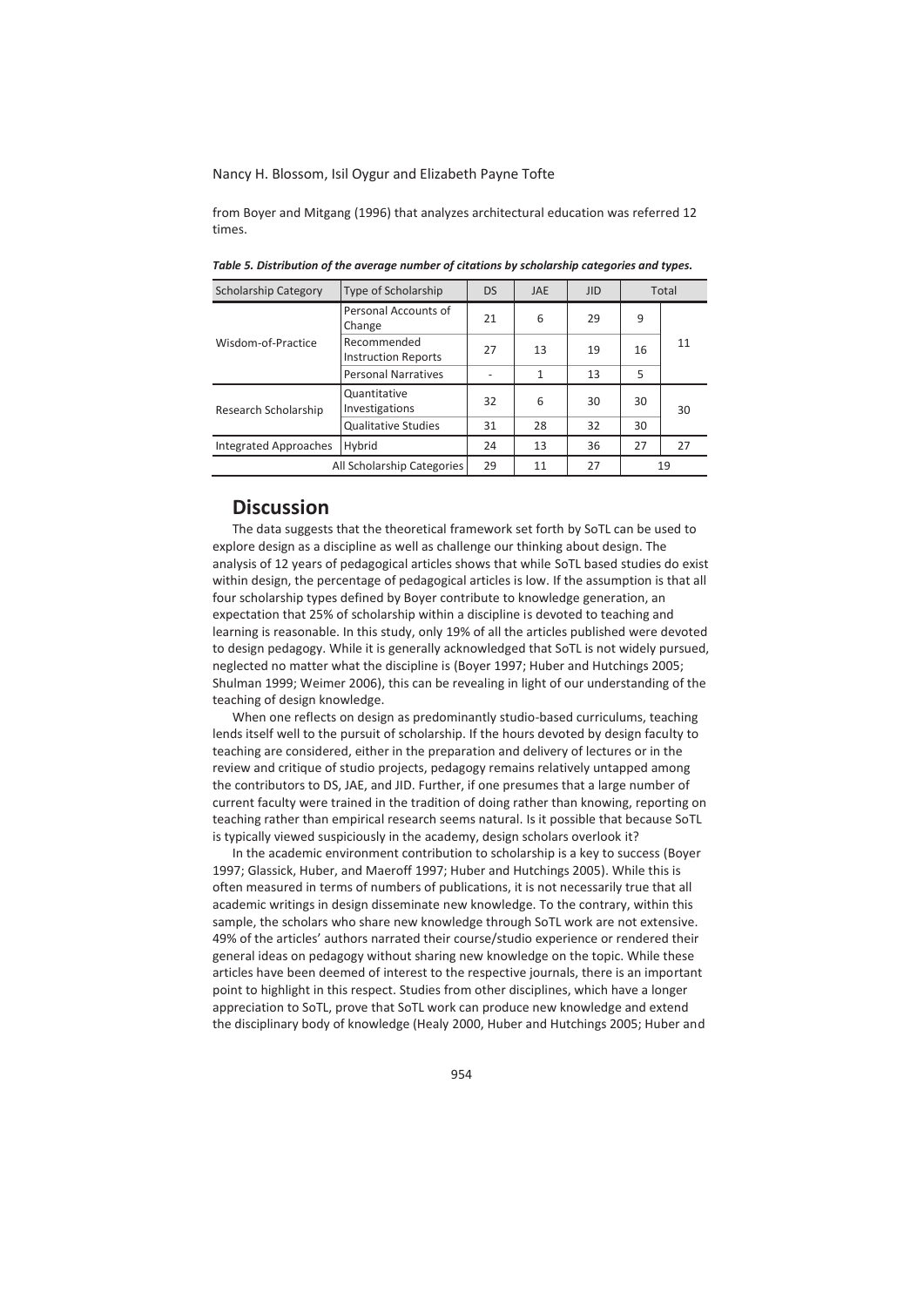Morreale 2002). Does this approach of reporting only what we do again reflect the trade traditions of our domains? How much greater is the potential for this reporting, if it is held in an analytical light to search for new ideas?

A closer reading of these experience-based articles, reveals some key points. Most experience-based articles in this sample do not adhere to a systematic method of reporting nor situate their study in an existing body of literature. Further, these articles often fail to offer a reflection or analysis on the experience, i.e. they report "this is what I did" rather than "this is what I discovered." Experience-based articles include an average of 11 citations, whereas this number is 28.5 for research-based (the combination of research scholarship and integrated approaches) articles. In the whole database, only three citations are given to Boyer's (1997) study. Even these three do not use the extensive SoTL literature as a resource to guide their pedagogical research. Instead, 45% share a study that is based on other issues — such as analogy and design thinking — and report on pedagogy as a secondary issue. In overall, the citations are mostly on design education.

A closer look at the distribution among categories and types of scholarships published in design journals reveals information about what is viewed as reasonable or important scholarship by each journal in this study. The analysis of the same variables in each journal also shows that the discipline of design does not have agreed upon sense of credibility and quality for articles in SOTL. Figure 3 depicts the differences of the editorial approaches of each journal with another way of categorizing the scholarship categories. Here, the types of scholarships under wisdom-of-practice category are named with experience-based studies as these articles always share an experience or an idea. On the other hand, both the research scholarship and integrated approaches categories include some type of empirical investigation and can be grouped under research-based studies. From this perspective, in DS, research-based articles were published more frequently, whereas in JAE, experience-based articles appear more often. In JID, the two approaches are balanced. Furthermore, the expectations for the same category differ from journal to journal. For example, the average number of citations in the experience-based articles from DS and JID (the average number of citations are 24 and 20, respectively) is higher than the ones from JAE (the average number of citation is 7). The distribution of the types of scholarships (Figure 2) also illustrates difference in research traditions among the authors of each journal. These findings highlight that there is need to strengthen criteria for credibility and quality of pedagogical studies in general and within each represented design domain. This challenges the scholars to debate the body of knowledge within design from a slightly different perspective. While there is potential for further discussion about the perception of *credibility* and *quality* in SoTL based studies in general, the distribution of scholarship categories in this sample points to credibility and quality issues in design pedagogical articles as well. The variety of SoTL research in this sample follows Weimer's (2006) thinking that there is no evidence of definitive assessment criteria for credible pedagogical scholarship at large.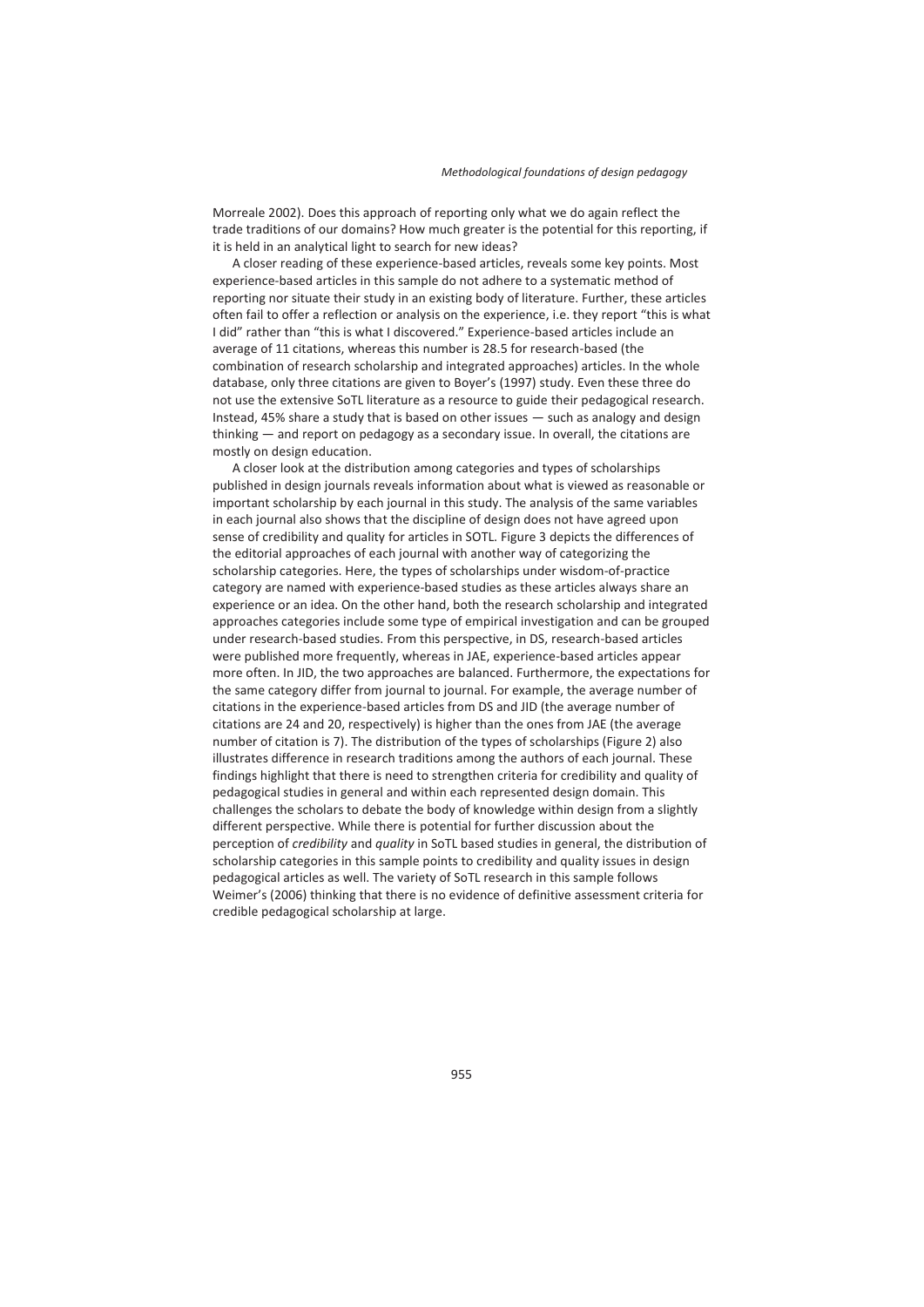

*Figure 3. The distribution of experience-based and research-based articles in each journal.* 

Our findings also show that craft versus knowledge is a tension point in the pedagogical scholarship (Figure 4). While 52% of the studies are research-based in design; an almost equally important percentage is experience-based. This distribution does begin to frame a picture of how we approach pedagogical scholarship in design. In design pedagogy at large 'what we do' and 'what we know' appears to have equal value.

|                                  | experience-based |                       |              | research-based      |                |
|----------------------------------|------------------|-----------------------|--------------|---------------------|----------------|
|                                  |                  |                       |              |                     |                |
|                                  |                  |                       |              |                     |                |
| poc<br>š<br>Persor<br>Accou<br>ď | င်္<br>늚         | Personal<br>Narrative | 冠<br>Quantit | Studie<br>Qualitati | <b>Hybrids</b> |

*Figure 4. The distribution of experience-based and research-based articles.* 

In addition to the distribution of articles among experience-based and researchbased approaches, the distributions of the class type and level of delivery support this claim. The development of design as a discipline requires attention to design theory and knowledge (Friedman 2003; Poggenpohl 2009). One might expect to see an equal focus on teaching and theory courses as there is on studio in design education. However, among 174 articles, 74% focuses on the studio. Only 9% of the articles deal with a pedagogical issue on theory. Further, 55% percent of the articles focus on undergraduate coursework. While this demonstrates a response to Boyer's challenge to improve undergraduate education, the attention to graduate education is limited to 20%.

These findings suggest that SoTL does not shape the discipline but instead that traditions of the field shape SoTL of design. This is worth a second look. Boyer (1997, p. 16) suggested that "teaching at its best, shapes both research and practice." What is the impact on a profession if it's traditions shape teaching? This question resonates as well in the broader discussion as the field at large seeks to codify and generate knowledge. Are we a field of craft or knowledge? How does this situate the profession in the knowledge driven world economy? Acknowledging the limitations of this preliminary study, the findings nevertheless suggest that careful thought should be turned toward both the way we teach and what we teach. Further, questions should be pursued in relation to current practice in the  $21<sup>st</sup>$  century.

Finally, the study revealed one unique characteristic of design. That is the equal appreciation of experience and research in our current literature. A high number of extant articles report an integrated approach in pursuing the studies reported among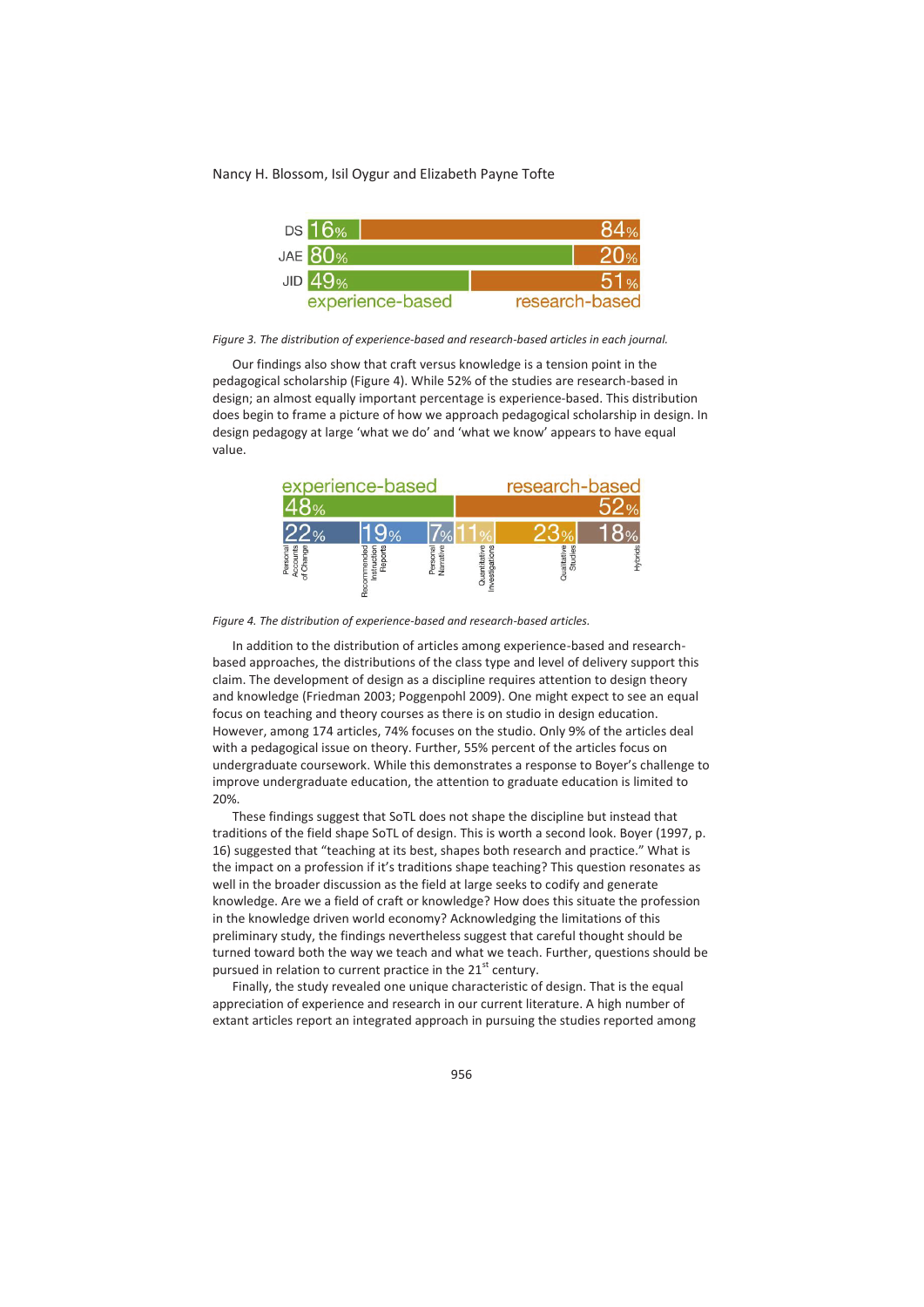the three journals. Weimer (2006) did not include this category in her broader study of multiple disciplines. Our findings suggest that in the discipline of design, a significant percentage of articles use an integrated method in pursuing research questions related to SoTL. This finding should be pursued further in future studies. An integrative approach to research studies is consistent with the notion of the iterative design process and design thinking.

# **Conclusions**

The aim of this study was to test Dr. Weimer's taxonomy in the context of design. It demonstrates that this sample of SoTL literature could be tested as Weimer suggests. This study is important because it is the first to review published pedagogical scholarship in design seriously. It offers a foundation for the ongoing development of thinking in this area. The timing of this survey is significant as well. As the debates on design knowledge and the development of design as a discipline has been heating up so should the debates about the way we educate of new generations of design practitioners. Such a subject requires us to first look back in order to plan the future. The retrospective analysis showed that there is no agreed way of knowledge construction in design pedagogy. Experience-based and research-based studies are almost equally significant. This is a starting point for conceptualizing questions that could enhance the credibility, quality, and the viability of SoTL for scholars and professors of design. As such it offers two contributions. The first is to contribute to the discourse on teaching as credible scholarship for design educators. The second is to suggest a way to expand debate of design as a discipline.

We offer a framework that begins to respond to the nuances of the disciplinary pedagogy, although we acknowledge that further refinement is in order. As well, there are clues that further study of the SoTL of design as a discipline and of each design domain will yield valuable information. For example, the qualities of wisdom-ofpractice writings, which incorporate personal narratives, do not represent a fully accepted methodology among the academic community (Weimer 2006). Nevertheless, these writings are a significant part of the findings in this study. Are there questions about quality and utility that can be posed to enhance or advance this approach? On the other hand, can the normative view that pedagogical research should embrace normative methods be challenged, particularly in the discipline of design? Or should we take the interdisciplinary discussions around design as the basis and concentrate on generating pedagogical knowledge through integrated approaches to define our disciplinary boundaries? At the end, we have more work to do in order to answer the important questions located within the intersection of SoTL and design as a discipline.

# **References**

Archer, Bruce. 1984. "Systematic methods for designers". In *Developments in design methodology*, edited by Nigel Cross, 57–82. Chichester, UK: John Wiley & Sons.

- Blanco, Hilda. 1985. "Pragmatism, abduction and wicked problems". *Berkeley Planning Journal* 1(2): 93–114.
- Boyer, Ernest L. 1997. *Scholarship reconsidered: priorities of the professoriate*. 1st edition. Princeton, New Jersey: Carnegie Foundation for the Advancement of Teaching.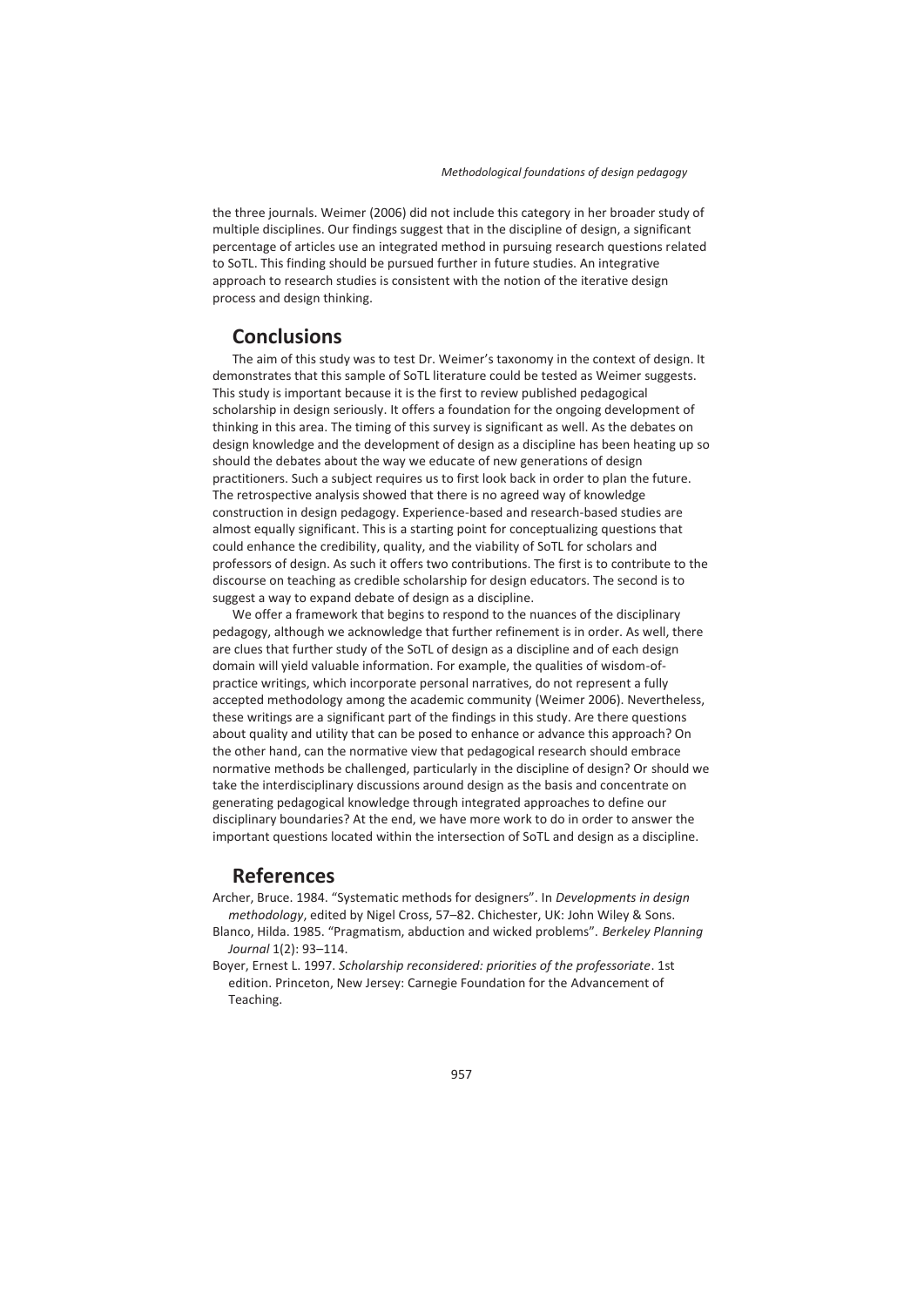- Boyer, Ernest L., and Lee D. Mitgang. 1996. *Building community: a new future for architecture education and practice: a special report*. Princeton, New Jersey: Carnegie Foundation for the Advancement of Teaching.
- Braxton, John M., William Luckey, and Patricia Helland. 2002. *Institutionalizing a broader view of scholarship through Boyer's four domains*. *ASHE-ERIC Higher Education Report. Jossey-Bass Higher and Adult Education Series*. Vol. 29. No. 2. San Francisco, CA: Jossey-Bass
- Buboltz, Walter, Eric Deemer, and Rebecca Hoffmann. 2010. "Content analysis of the Journal of Counseling Psychology: Buboltz, Miller, and Williams (1999) 11 Years Later." *Journal of Counseling Psychology* 57(3): 368–375. doi:10.1037/a0020028.
- Carvalho, Lucila, Andy Dong, and Karl Maton. 2009. "Legitimating design: a sociology of knowledge account of the field". *Design Studies* 30(5): 483–502. doi:10.1016/j.destud.2008.11.005.
- Casakin, Hernan, and Gabriela Goldschmidt. 1999. "Expertise and the use of visual analogy: implications for design education". *Design Studies* 20(2): 153–175. doi:16/S0142-694X(98)00032-5.
- Cross, Nigel. 1990. "The nature and nurture of design ability". *Design Studies* 11(3): 127–140. doi:16/0142-694X(90)90002-T.
- ———. 2001. "Designerly ways of knowing: design discipline versus design science". *Design Issues* 17(3): 49–55. doi:10.1162/074793601750357196.
- DS. 2012. *Design Studies. The International Journal for Design Research in Engineering, Architecture, Products and Systems* [cited November 12, 2012]. Available from http://www.journals.elsevier.com/design-studies/.
- Dinham, Sarah M. 1989. "Teaching as design: theory, research and implications for design teaching". *Design Studies* 10(2): 80–88. doi:10.1016/0142-694X(89)90040-9.
- Eastman, Charles, Wendy Newstetter, and Michael McCracken. 1999. "Editorial". *Design Studies* 20(2): 99–103. doi:10.1016/S0142-694X(98)00028-3.
- Eby, Lillian T., Wendy J. Casper, Angie Lockwood, Chris Bordeaux, and Andi Brinley. 2005. "Work and family research in IO/OB: content analysis and review of the literature (1980-2002)". *Journal of Vocational Behavior* 66(1): 124–197. doi:10.1016/j.jvb.2003.11.003.
- Friedman, Ken. 1997. "Design science and design education". In *The challenge of complexity*, edited by Peter McGrory, 54–72. Helsinki: University of Art and Design Helsinki.
- ———. 2000. "Creating design knowledge: from research to practice". Paper presented at the IDATER 2000 Conference, Loughborough University.
- ———. 2003. "Theory construction in design research: criteria: approaches, and methods". *Design Studies* 24(6): 507–522. doi:10.1016/S0142-694X(03)00039-5.
- Giard, Jacques R. 1990. "Design education in crisis: the transition from skills to knowledge". *Design Issues* 7(1): 23–28. doi:10.2307/1511468.
- Glassick, Charles E., Mary T. Huber, and Gene I. Maeroff. 1997. *Scholarship assessed: evaluation of the professoriate*. 1st edition. San Francisco, CA: Jossey-Bass.
- Guerin, Denise A., and Jo Ann Asher Thompson. 2004. "Interior design education in the 21st century: an educational transformation". *Journal of Interior Design* 30(2): 1–12. doi:10.1111/j.1939-1668.2004.tb00401.x.
- Healy, Mick. 2000. "Developing the scholarship of teaching in higher education: a discipline-based approach". *Higher Education Research & Development* 19(2): 169– 89. doi:10.1080/072943600445637.